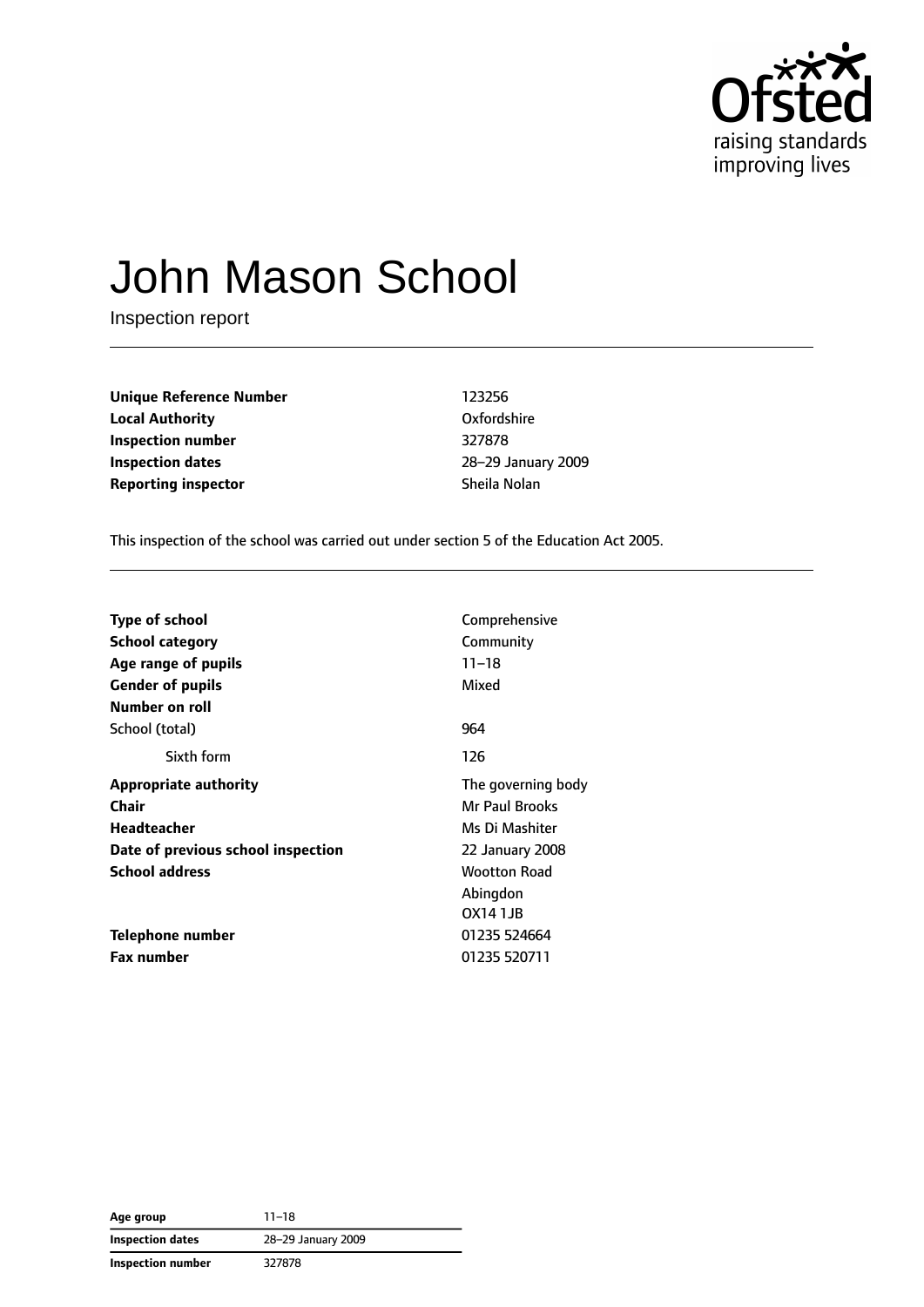.

<sup>©</sup> Crown copyright 2009

Website: www.ofsted.gov.uk

This document may be reproduced in whole or in part for non-commercial educational purposes, provided that the information quoted is reproduced without adaptation and the source and date of publication are stated.

Further copies of this report are obtainable from the school. Under the Education Act 2005, the school must provide a copy of this report free of charge to certain categories of people. A charge not exceeding the full cost of reproduction may be made for any other copies supplied.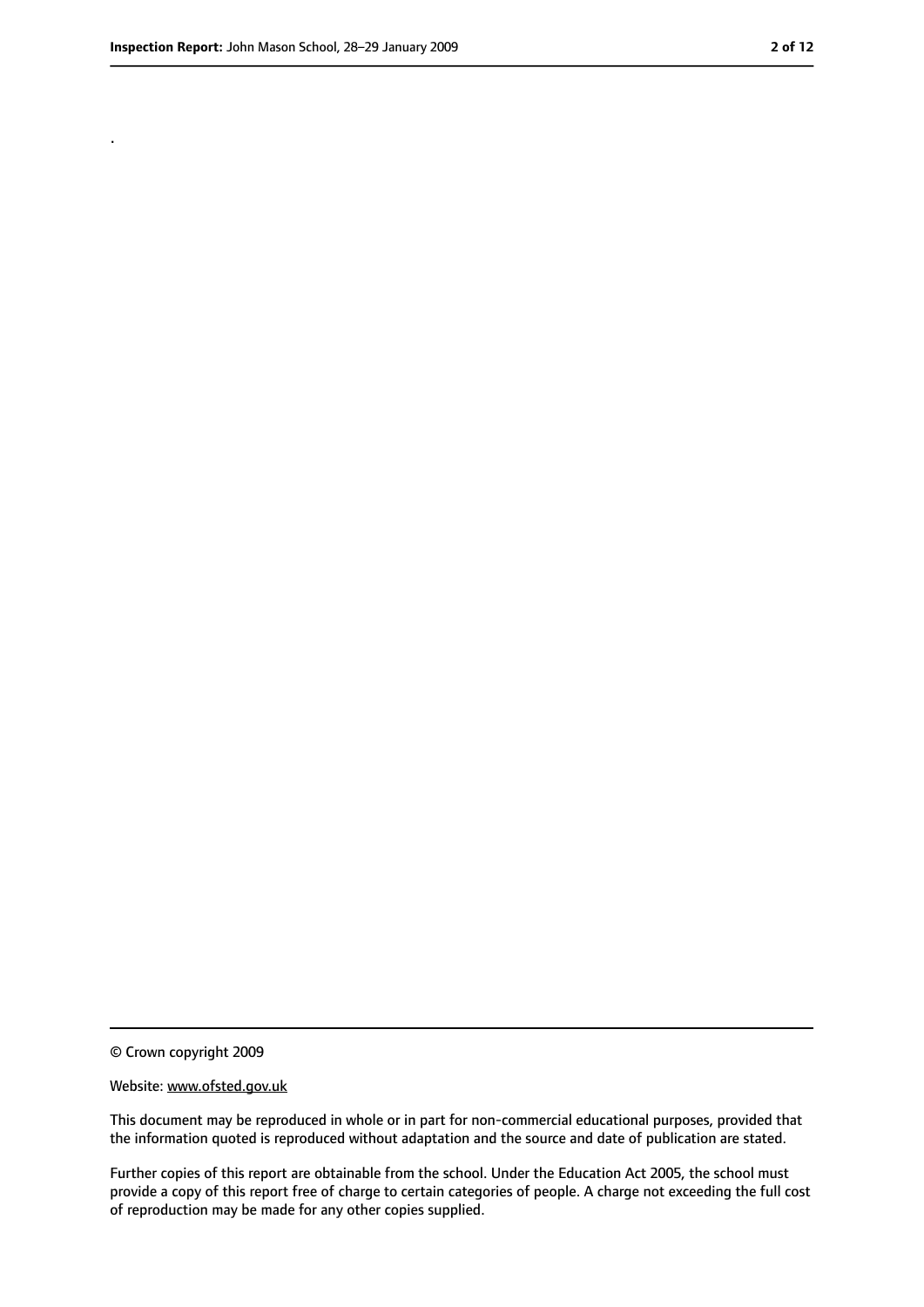### **Introduction**

The inspection was carried out by four Additional Inspectors.

#### **Description of the school**

John Mason School, a specialist Visual and Performing Arts College, serves a community that is mixed, both socially and economically. The school population reflects the local area and is overwhelmingly of White British heritage. The proportion of students eligible for free school meals is below average, as is the proportion of the students who have particular barriers to learning; these are mainly students with low literacy skills and with behavioural, emotional and social difficulties. Sixth-form provision is enriched through the Abingdon Consortium. The school is registered as an Arts Award Centre.

The school was last inspected in January 2008, and was at that time given a notice to improve. Areas for improvement identified were leadership, management and governance.

#### **Key for inspection grades**

| Outstanding  |
|--------------|
| Good         |
| Satisfactory |
| Inadequate   |
|              |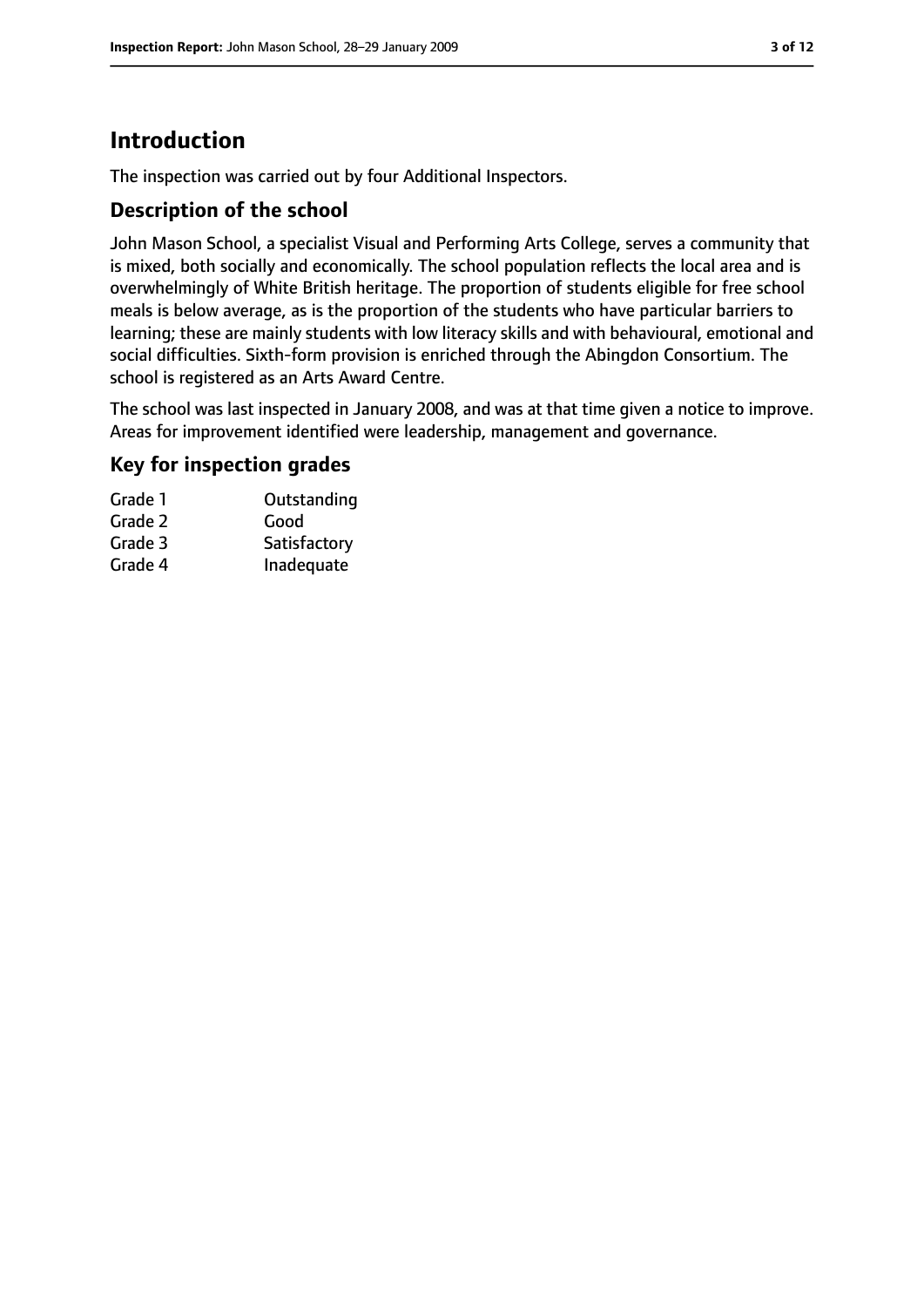### **Overall effectiveness of the school**

#### **Grade: 3**

John Mason is a satisfactory school that has made rapid improvement since the last inspection. Thus, in accordance with section 13(5) of the Education Act 2005, Her Majesty's Chief Inspector is of the opinion that the school no longer requires significant improvement.

Over the past year, the school has recovered well from the previous turbulence at senior leadership level. Supported by the excellent guidance of the headteacher, the restructured governing body and senior team are working well together to move the school forward. There are now secure whole-school systems and procedures, notably those through which the school checks on students' performance and progress. The school has clearly demonstrated its good capacity to improve further. Senior leaders and most staff are clear as to their roles and responsibilities. Although not all middle leaders have the skills to manage their areas fully effectively, many are increasingly holding staff to account for their work.

Parents and students have also recognised the improvements in the school. Echoing the views of many, one parent noted, 'Things have really improved this year. It is good for students to know what they have to aim for.' Students also noted that 'behaviour is much better'. The headteacher has built successfully on the goodwill of the students, the majority of whom really enjoy school. Students convincingly assured inspectors that they feel safe in school and that any concerns are dealt with rapidly and effectively. Most attend regularly, and many are active participants in sports and in the many enrichment activities open to them. Behaviour in lessons and around the school is good. Because of sound personal care, guidance and support, students' overall personal development has improved since the last inspection and is now good. The advances in students' spiritual, moral and social development are greater, however, than those in their cultural development. Although comfortable within their own community, in conversation with inspectors, some displayed a limited understanding of our multicultural society. Nevertheless, many make a difference to others through their community service, their support for younger students, and their involvement in specialist school projects in the local area. Partnerships with external agencies are good, and contribute well to the support of vulnerable students. Sixth-formers are well served through the Consortium's wide curriculum offer.

When compared with the national picture, standards are average across the school. In the most recent national tests, Year 9 achieved satisfactorily in English, mathematics and science. Year 11 made steady progress from joining the school, and half gained at least five higher grade GCSE results, including English and mathematics. Those who achieved less well did so because their progress across subjects was too variable. The school also recognises that the progress of some students with particular needs, mainly those with low literacy skills and those with behavioural, emotional and social difficulties, is slower than it should be.

The school's records indicate that the progress of current students is accelerating because of the intensive drive to improve teachers' classroom practice. The majority of lessons are at least satisfactory but, as senior leaders acknowledge, there are still not enough good lessons. Despite the improvements in the whole-school systems for monitoring students' progress, in individual classrooms this information is not used well enough to match tasks to the needs of individuals. Additionally, there is no coordinated programme across the curriculum to support those students who have low literacy skills.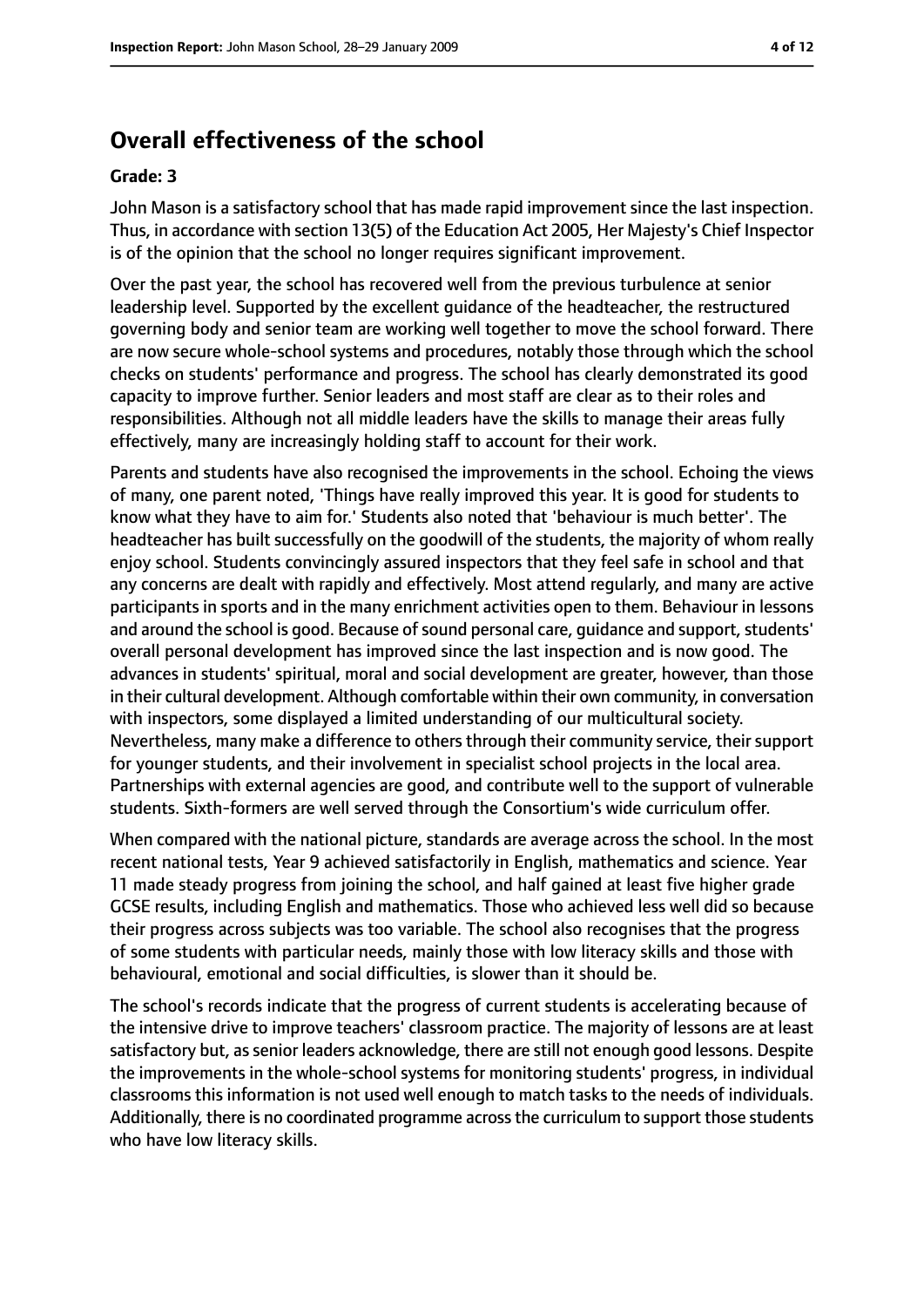### **Effectiveness of the sixth form**

#### **Grade: 2**

John Mason does well by its sixth form students and provision is well managed. Around three quarters of Year 11 regularly stay on to take Level 3 courses (A-level-equivalent). Students' starting points in Year 12 are generally just below average. Their progress accelerates as they move through the sixth form because of good teaching. Results in advanced supplementary examinations are variable, but are overall close to average. They are average in A2 examinations. Overall, students achieve well, and a high proportion of the most able students gain A and B grades. High numbers continue from Year 12 into Year 13.

The curriculum offers a broad range of academic and other opportunities to meet the needs of current students well, and most proceed to university and further training. Individual care, guidance and support for students are a strength, and as a result the students' personal development is good. Most attend very regularly and those new to the school are well inducted so that they quickly feel at home. Many sixth formers willingly take on a range of responsibilities within school and provide unstinting support for staff and younger students, besides contributing generously to community service projects.

#### **What the school should do to improve further**

- Accelerate students' progress across all subjects but especially that of those who have low literacy skills and who face behavioural, social and emotional difficulties.
- Raise the proportion of good quality teaching, so that all lessons take account of individual students' needs.
- Rapidly develop the skills of middle leaders so that they are fully accountable for the work of their areas.

A small proportion of the schools whose overall effectiveness is judged satisfactory, but which have areas of underperformance, will receive a monitoring visit by an Ofsted inspector before their next section 5 inspection.

### **Achievement and standards**

#### **Grade: 3**

Standards are average at the end of Year 9 and Year 11, and have been so over a number of years. Achievement is satisfactory by the end of Year 9 in each of English, mathematics and science. Given students' starting points on joining the school, overall progress by the end of Year 11 in 2008, as in previous years, was satisfactory for most. However, some students who begin Year 7 with low literacy skills, or who have behavioural, emotional and social difficulties, make slower than expected progress over their time in the school. This is because the school has not had well-targeted individual education plans to support these students. Others with particular learning difficulties do make at leastsatisfactory progress. In most year groups, there is some legacy of underachievement because of previously low expectations of the students and their resulting low aspirations.

In the most recent GCSE examinations, half of the students gained five or more higher grades that included English and mathematics. Students were most successful in mathematics and in art and design, one of the school's specialist areas. Although students' progress remains variable across a range of other subjects, their performance was good in more subjects than in previous years. Less successful areas included drama, design and technology, and modern foreign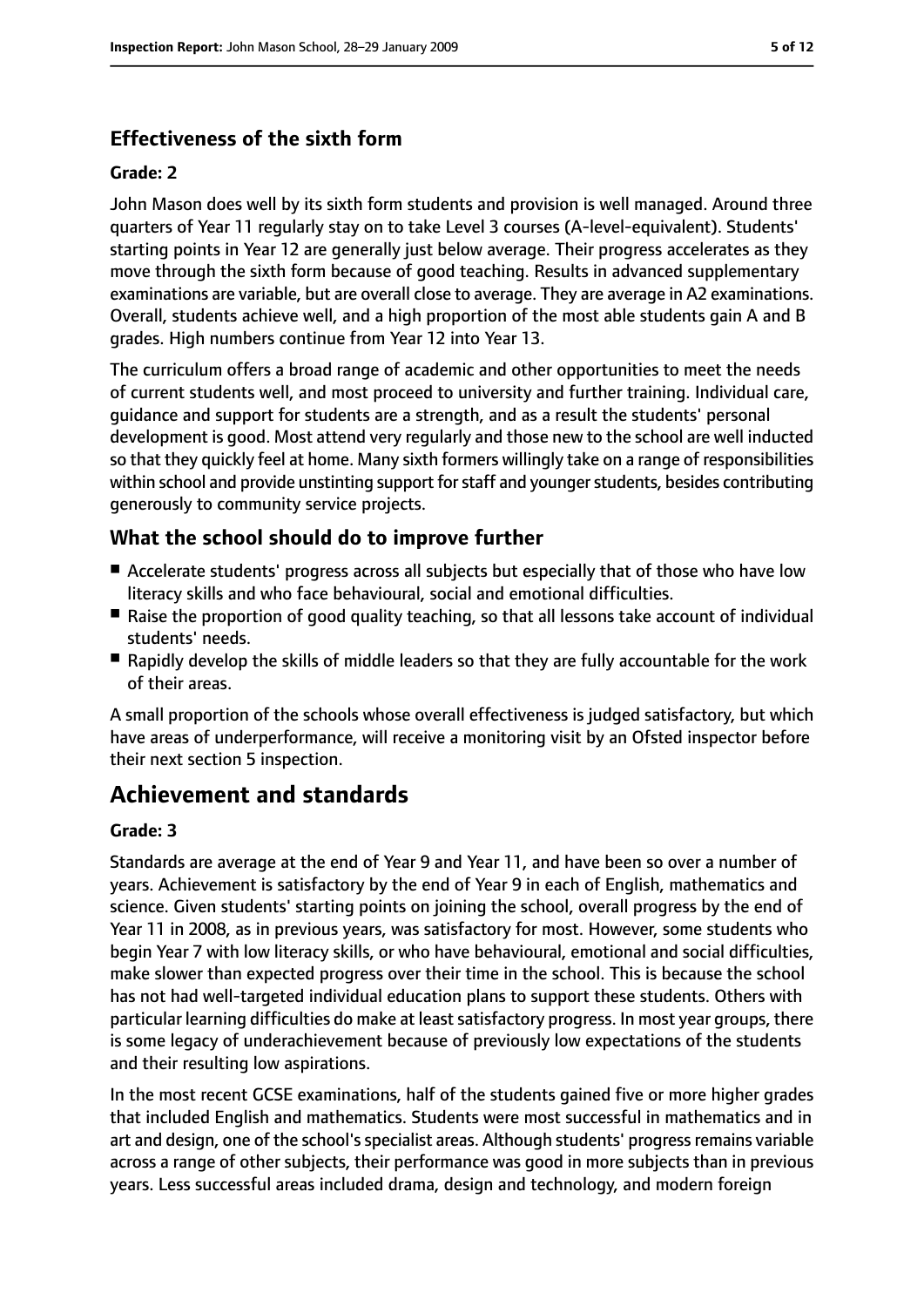languages. The school's records demonstrate that the present Year 11 are making up lost ground and are well placed to meet the school's current challenging targets. These assessments are supported by the students' overall satisfactory progress seen in lessons.

Sixth-form students achieve well and reach average standards. The most able studentsregularly make good progress, gaining a higher proportion of A and B grades than reached nationally.

### **Personal development and well-being**

#### **Grade: 2**

Students are happy and responsible members of the school community. Most enjoy coming to school, attend regularly and behave maturely. Their spiritual, moral and social development is good, and their awareness of life in a multicultural society is satisfactory. Students say they feel safe at school and that adults deal effectively with any instances of bullying or racism and with friendship issues. They report that there is always someone in the school with whom they can talk over their personal concerns.

Most students understand the need to eat healthily, and choose healthy options from the lunch menu. Participation rates in physical activities, both within and outside the curriculum, are high. They are developing well their understanding of citizens' rights and responsibilities through taking part in elections, such as those for the school council. They also support charitable organisations and enjoy the links established with Europe and Africa. Students' improving basic skills, together with opportunities to take part in a range of enterprise activities, prepare them satisfactorily for their future economic well-being.

### **Quality of provision**

#### **Teaching and learning**

#### **Grade: 3**

Teaching and learning are satisfactory. Regular monitoring and shared observations with the local authority ensure that the school has an accurate evaluation of classroom practice. Students recognise that teaching has developed over the past year. 'Teachers are more positive and lessons are fun, so that we make more progress', said a group of students.

Warm working relationships are reflected in students' confidence in their teachers, and this helps them to engage productively in learning, as does teachers' enthusiasm for and good knowledge of their subjects. In a good Year 7 English lesson on figures of speech in poetry, for example, students were excited about assessing their own work using very clear guidelines. Effective questioning allowed students to develop their communication skills through extended answers and class discussion.

Despite these strong features, the quality of marking and feedback to students on their written work is too variable, and does not always help them to improve. There are also many missed opportunities for teachers to reinforce students' literacy skills and to match both subject content and methods to students' individual needs.

#### **Curriculum and other activities**

#### **Grade: 3**

The curriculum now meets the statutory requirements identified at the last inspection and is satisfactory.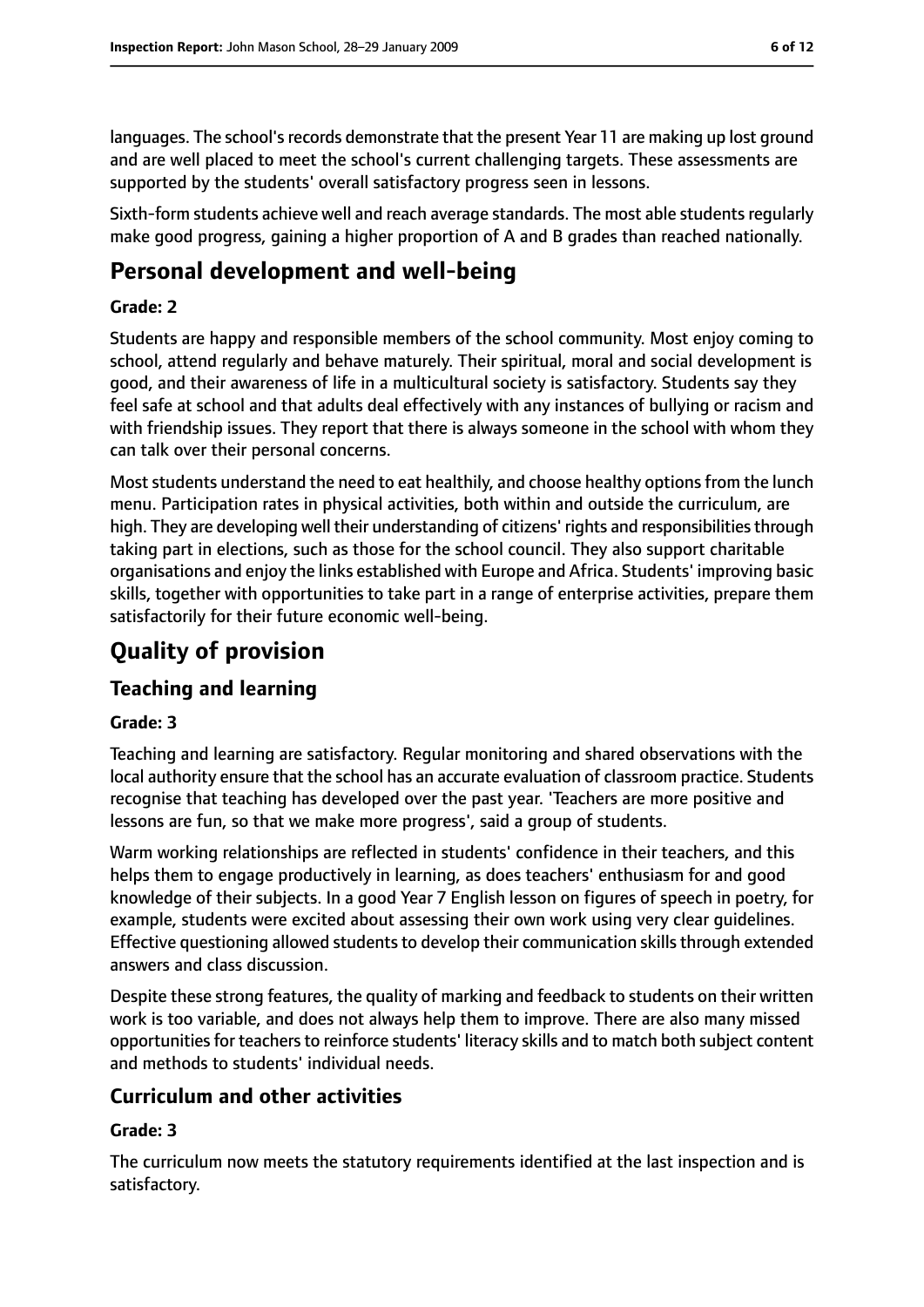The sixth-form curriculum is a real strength, and since the last inspection, adjustments have been made to the provision for Years 10 and 11 to allow for greater flexibility in the students' programmes. The school has increased the number of vocational elements available to the students but recognises that they would benefit from further such opportunities, and has not yet charted clear pathways to match the needs of all students. Specialist status in the visual and performing arts has broadened option choices and led to a wide range of enrichment activities. The gallery exhibition was a clear favourite with both students and the local community.

Students comment positively on the broad range of extracurricular activities and lunchtime clubs, particularly in sport, art and music. Visits and visitors enhance the opportunities within the personal, social, health and citizenship education programme, which is good.

#### **Care, guidance and support**

#### **Grade: 3**

Care, guidance and support are satisfactory overall, but personal guidance is strong. Students are safe and well cared for in a supportive environment. A parent commented, 'My son settled into the school quickly due to the helpfulness of staff.' New procedures for coordinating the needs of those with learning difficulties are being introduced, but have not yet made an impact on the progress of these groups. Those students looked after by the local authority receive effective guidance to support their progress in school. Students commented very positively on the helpful guidance on subject choices, both for GCSE and post-16 pathways.

Despite effective pastoral support and good new whole-school systems to check students' performance and progress, day-to-day academic support and guidance isstill too variable across subjects and year groups. The targets in some students' individual education plans often lack clarity. As a result, teachers and support staff are not always aware of how to help them make progress.

### **Leadership and management**

#### **Grade: 3**

Leadership and management are satisfactory overall, but some aspects are good and even outstanding, such as the leadership of the headteacher. This highly effective leadership has nourished a sense of collective accountability for school improvement among senior and middle leaders. Staff are increasingly ambitious for their students, and there is a relentless drive to improve teaching and learning. The impact is evident in the improved school systems and procedures, in the good attitudes and behaviour of the students, and in their growing belief that they can achieve. Parents also recognise the rapid pace of improvement since the last inspection.

Besides recognising the steep improvement path over the past year, the school leadership has a very clear view of where further developments are needed. Self-evaluation at senior level is accurate, and increasingly so among recently appointed middle managers. Rightly acknowledged priorities for the coming year include the rapid improvement in students' progress across subjects, and better provision for some groups of students with particular needs such as low literacy skills and behavioural difficulties. The school recognises the need to develop the skills of some middle leaders further so that they can manage their responsibilities more effectively. The promotion of high-quality teaching and learning is also at the forefront of the school's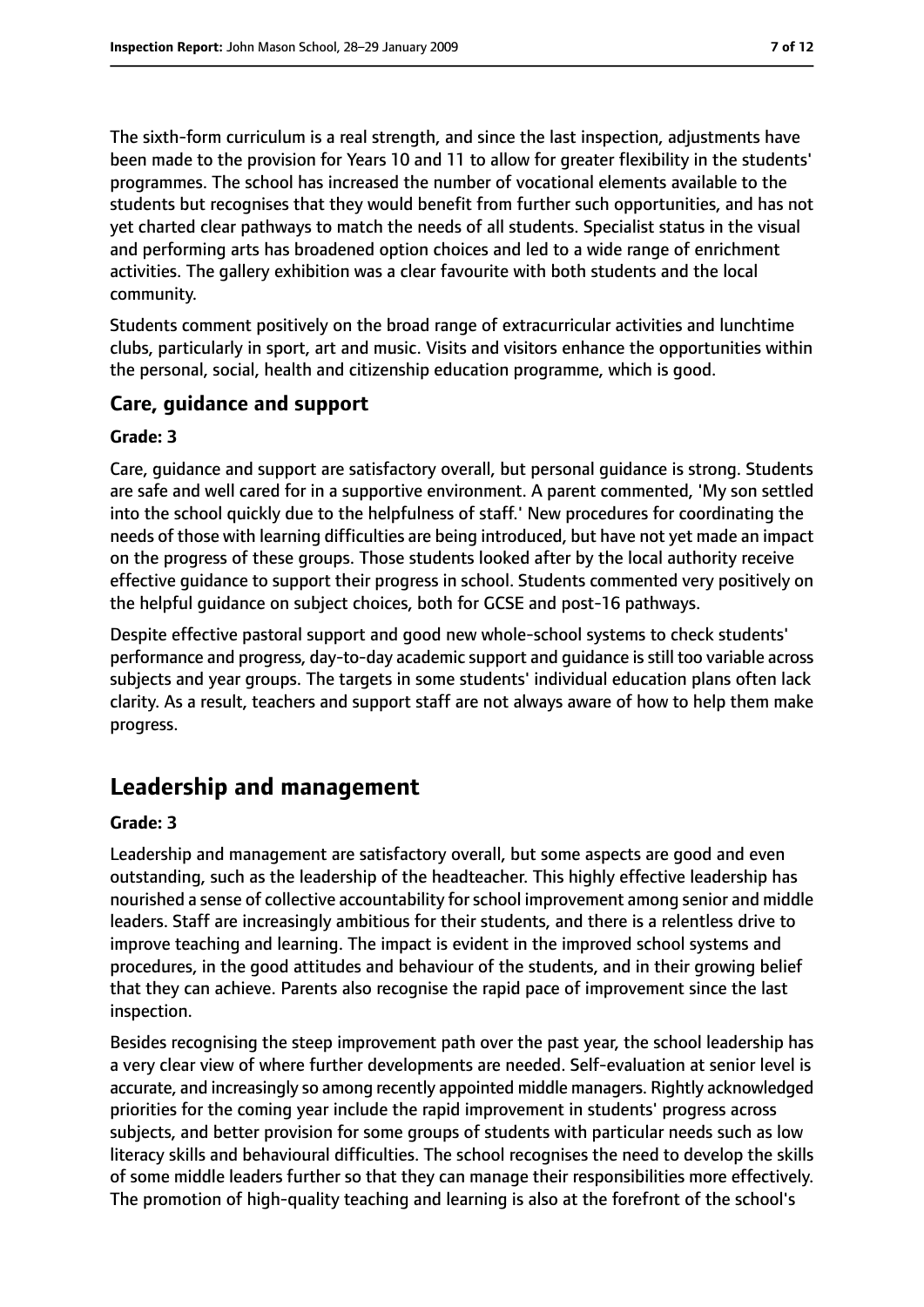development plan, particularly the issue of how teachers address the needs of individual students in lessons. The school is at the early stages of developing the evaluation of its work to support community cohesion. The chair of the restructured governing body undertakes his task ably and guides the governors in supporting and challenging the school well. They have an incisive grasp of the present strengths and weaknesses of the school. Governors have ensured that all statutory requirements are now met.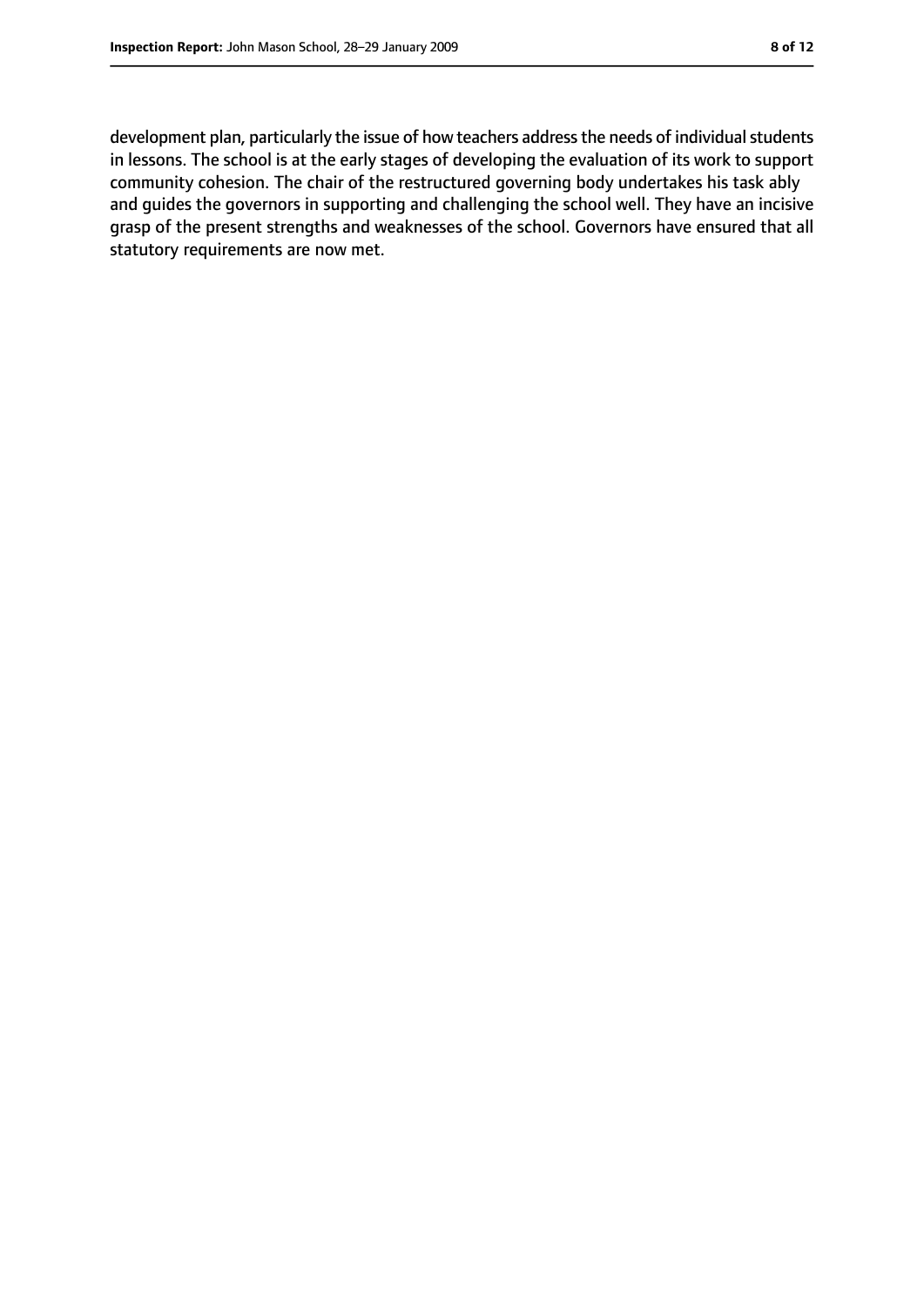**Any complaints about the inspection or the report should be made following the procedures set out in the guidance 'Complaints about school inspection', which is available from Ofsted's website: www.ofsted.gov.uk.**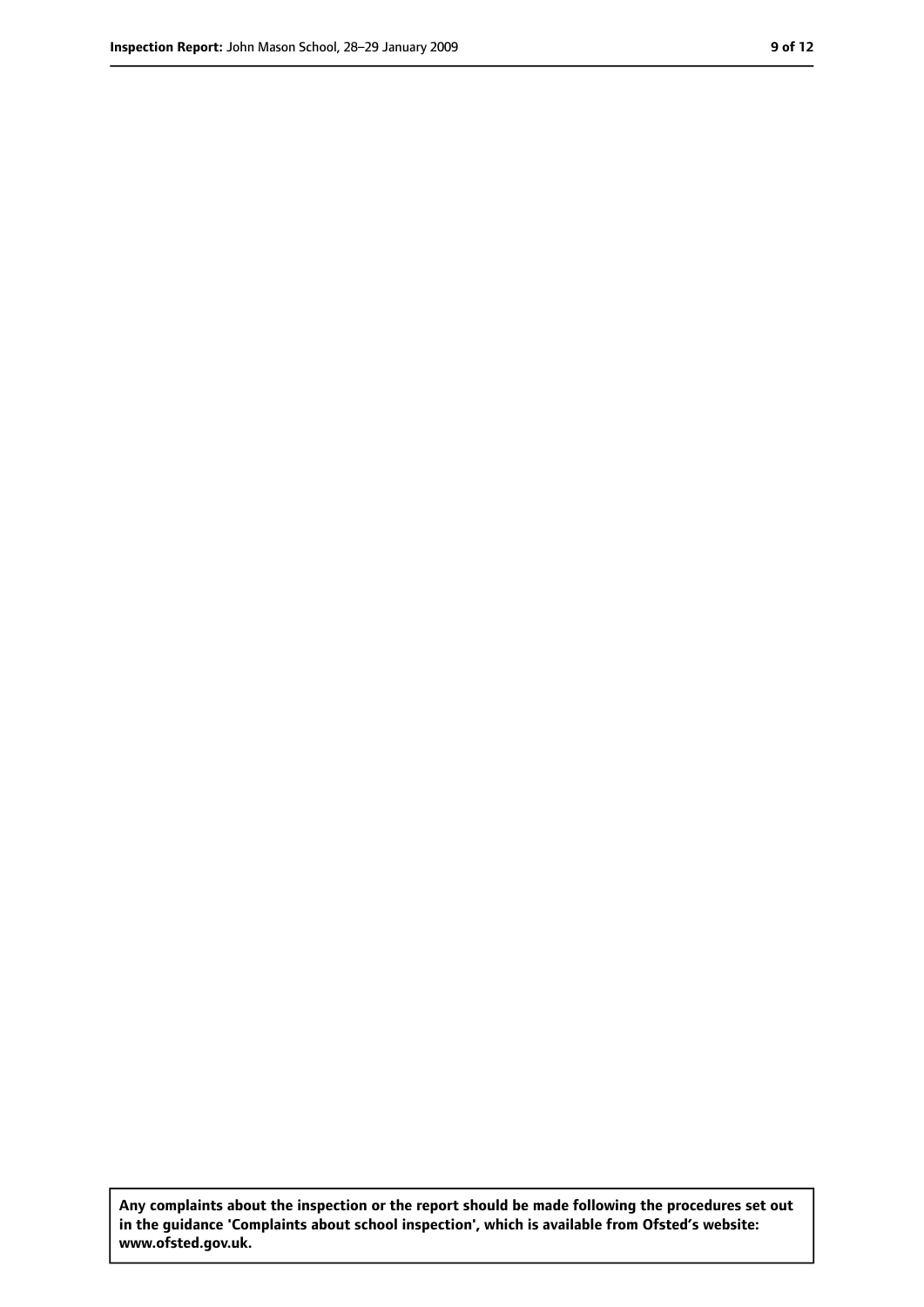### **Inspection judgements**

| Key to judgements: grade 1 is outstanding, grade 2 good, grade 3 | <b>School</b>  | $16-19$ |
|------------------------------------------------------------------|----------------|---------|
| satisfactory, and grade 4 inadequate                             | <b>Overall</b> |         |

#### **Overall effectiveness**

| How effective, efficient and inclusive is the provision of<br>education, integrated care and any extended services in<br>meeting the needs of learners? |     |     |
|---------------------------------------------------------------------------------------------------------------------------------------------------------|-----|-----|
| Effective steps have been taken to promote improvement since<br>the last inspection                                                                     | Yes | Yes |
| How well does the school work in partnership with others to<br>promote learners' well being?                                                            |     |     |
| The capacity to make any necessary improvements                                                                                                         |     |     |

#### **Achievement and standards**

| How well do learners achieve?                                                                               |  |
|-------------------------------------------------------------------------------------------------------------|--|
| The standards <sup>1</sup> reached by learners                                                              |  |
| How well learners make progress, taking account of any<br>significant variations between groups of learners |  |
| How well learners with learning difficulties and/or disabilities<br>make progress                           |  |

#### **Annex A**

<sup>&</sup>lt;sup>1</sup>Grade 1 - Exceptionally and consistently high; Grade 2 - Generally above average with none significantly below average; Grade 3 - Broadly average to below average; Grade 4 - Exceptionally low.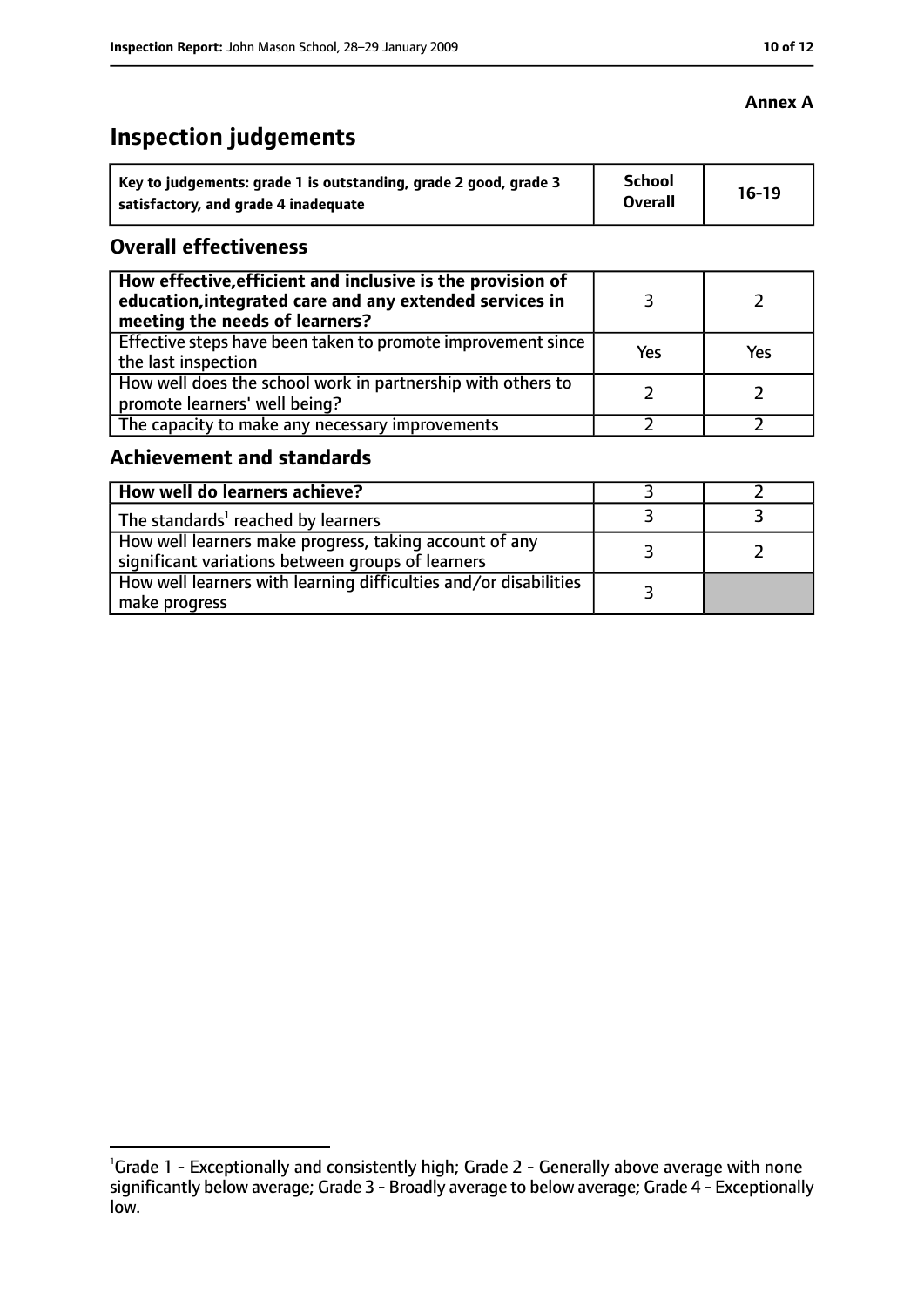### **Personal development and well-being**

| How good are the overall personal development and<br>well-being of the learners?                                 |  |
|------------------------------------------------------------------------------------------------------------------|--|
| The extent of learners' spiritual, moral, social and cultural<br>development                                     |  |
| The extent to which learners adopt healthy lifestyles                                                            |  |
| The extent to which learners adopt safe practices                                                                |  |
| The extent to which learners enjoy their education                                                               |  |
| The attendance of learners                                                                                       |  |
| The behaviour of learners                                                                                        |  |
| The extent to which learners make a positive contribution to<br>the community                                    |  |
| How well learners develop workplace and other skills that will<br>contribute to their future economic well-being |  |

## **The quality of provision**

| $\mid$ How effective are teaching and learning in meeting the<br>full range of learners' needs?       |  |
|-------------------------------------------------------------------------------------------------------|--|
| How well do the curriculum and other activities meet the range<br>of needs and interests of learners? |  |
| How well are learners cared for, quided and supported?                                                |  |

### **Leadership and management**

| How effective are leadership and management in raising<br>achievement and supporting all learners? | 3   |               |
|----------------------------------------------------------------------------------------------------|-----|---------------|
| How effectively leaders and managers at all levels set clear                                       |     |               |
| direction leading to improvement and promote high quality of                                       | 2   |               |
| care and education                                                                                 |     |               |
| How effectively leaders and managers use challenging targets                                       | 3   |               |
| to raise standards                                                                                 |     |               |
| The effectiveness of the school's self-evaluation                                                  | フ   | $\mathcal{L}$ |
| How well equality of opportunity is promoted and discrimination                                    | 3   |               |
| eliminated                                                                                         |     |               |
| How well does the school contribute to community cohesion?                                         | ξ   |               |
| How effectively and efficiently resources, including staff, are                                    | 3   |               |
| deployed to achieve value for money                                                                |     |               |
| The extent to which governors and other supervisory boards                                         | 2   |               |
| discharge their responsibilities                                                                   |     |               |
| Do procedures for safeguarding learners meet current                                               | Yes | Yes           |
| qovernment requirements?                                                                           |     |               |
| Does this school require special measures?                                                         | No  |               |
| Does this school require a notice to improve?                                                      | No  |               |